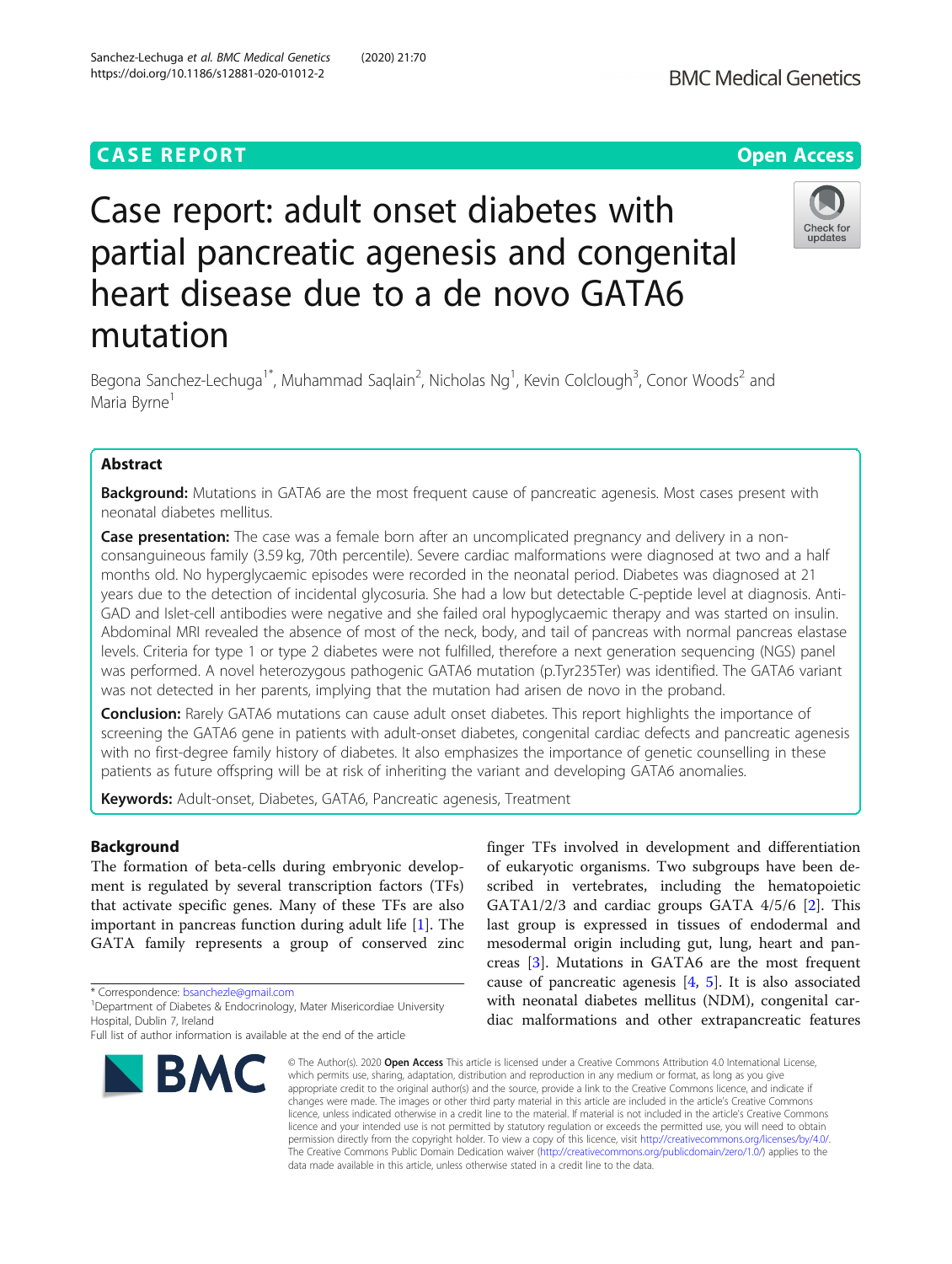<span id="page-1-0"></span>such as biliary tract defects, gut abnormalities [[4](#page-4-0), [6\]](#page-4-0) and significant neurocognitive deficit  $[5, 7]$  $[5, 7]$  $[5, 7]$  $[5, 7]$  $[5, 7]$ . The most common pancreatic feature is diabetes occuring in 98% of cases. The vast majority of cases present with NDM, but a small proportion develop adolescent or adult onset diabetes [[7\]](#page-4-0).. This report describes a 21 year old female diagnosed with adult-onset diabetes associated with congenital heart defects and pancreatic agenesis associated with a de novo heterozygous mutation in the GATA6 gene.

# Case presentation

She was born at 40 weeks gestation after an uncomplicated pregnancy and delivery in a non-consanguineous family. Her birth weight was 3.59 kg (70th percentile). She was diagnosed with a severe cardiac malformation (subaortic ventricular septal defect, small atrial septal defect and moderate patent ductus arteriosus) at two and a half months old. At 5 months old, coartation repair, PDA ligation and pulmonary artery banding were performed. Some months later she had the VSD repaired and pulmonary artery deep banding. She had mild residual coarctation, bicuspid aortic valve with mild aortic stenosis and mild aortic incompetence. She had normal growth with adult height of 165 cm. She also had scoliosis and hypertension (on losartan 100 mg). She completed secondary school and works as a health care assistant. No hyperglycaemic episodes were recorded in the neonatal period. At 21 years old, incidental glycosuria was detected and diagnosis of diabetes was confirmed. Baseline fasting bloods showed glucose 9 mmol/ l, Insulin 19.7 mUI/l (2–25) and C-peptide 2.8 μgr/l (1.1–4.1). HbA1c was 61 mmol/mol, and anti-GAD and Islet cell antibodies were negative. Pituitary and thyroid function were normal. On examination, BP was 102/72 mmHg, HR 74 bpm and BMI was 24.3 kg/m2. She has no features of insulin resistance: no striae, acanthosis nigricans or skin tags. She had a 2/6 aortic ejection systolic murmur with a 2/4 early diastolic murmur. Significant scoliosis was noted. She was started on metformin, but this was discontinued due to gastrointestinal side effects, and gliclazide MR 30 mg once daily was started. There was a positive family history of diabetes shown in Fig. 1. There was no family history of cardiac defects or

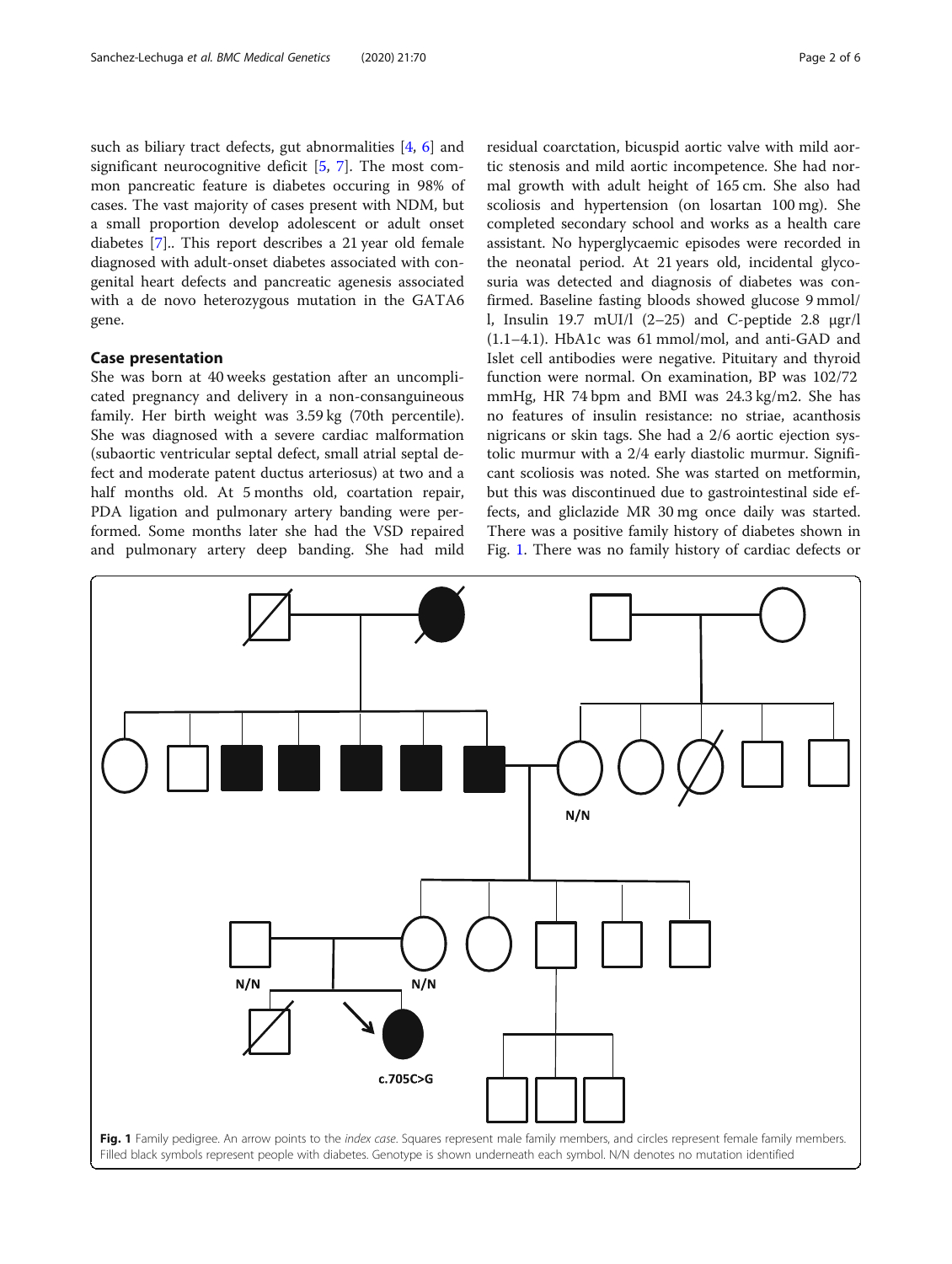pancreatic agenesis. Her mother reported a still birth at 7 months before the index case was born (unknown cause of death).

She was referred with atypical diabetes to the maturity onset diabetes of the young (MODY) clinic in 2017 with a HbA1c of 59 mmol/l on gliclazide which was increased to 60 mg daily. An oral glucose test was performed (14 months after diagnosis) off treatment for 2 days. Fasting glucose was 10.3 mmol/l and her 2-h post load glucose was 18.4 mmol/l; fasting C-peptide was 484 pmol/l and 2 h post load was 512 pmol/l. Subsequently, gliclazide MR was titrated to 120 mg daily. Three months later blood glucose level was 32 mmol/l (HbA1c 95 mmol/ mol) and gliclazide was discontinued. Multiple dose injection therapy was started. Her current HbA1c is 45 mmol/l on 25 units of insulin daily. Incidentally, during investigations for other disorders, an abdominal magnetic resonance imaging revealed the absence of most of the neck, body and tail of pancreas (Fig. 2). Pancreas elastase was > 500 μg/g (normal > 200 μg/g). She had no evidence of background retinopathy and her microalbuminuria to creatinine ratio was normal.

Patient did not meet criteria for either type 1 or type 2 diabetes and was categorized as "Other diabetes". A mutation in hepatocyte nuclear factor 1B was suspected initially given her diabetes profile and pancreatic agenesis. A renal and pelvic ultrasound scan was performed and no abnormality was detected. Targeted NGS analysis of 34 known monogenic diabetes genes identified a novel heterozygous pathogenic GATA6 nonsense variant, (p.Tyr235Ter)  $(NM_005257.5c.705C > G)$  in exon 2. This variant is classified as pathogenic class 5 according to the AMCG guidelines [\[8\]](#page-4-0). The variant generates a premature termination codon in exon 2 and the mRNA transcripts are predicted



to undergo nonsense mediated decay, resulting in haploinsufficiency for GATA6 (Fig. [3\)](#page-3-0).

The GATA6 variant was not detected in peripheral blood samples from her non diabetic parents (mother HbA1c 28 mmol/mol, FPG 3.9 mmol/l and father HbA1c 37 mmol/mol, FPG 5.5 mmol/l) and maternal grandmother (Fig. [1\)](#page-1-0), implying that the mutation had arisen de novo in the proband. Low level somatic mosaicism in both parents was excluded to a level of ≥5%. The possibility of germline mosaicism could not be excluded.

# Discussion and conclusion

This report describes a 21 year old female diagnosed with adult-onset diabetes associated with atrial septal defect, subaortic ventricular septal defect, patent ductus arteriosus and pancreatic agenesis and a novel de novo heterozygous mutation (p.Tyr235Ter) in the GATA6 gene.

Pancreatic agenesis is a rare disorder resulting in NDM associated with exocrine pancreatic insufficiency [[9\]](#page-4-0). The commonest cause of pancreatic agenesis or hypoplasia is heterozygous inactivating mutations in GATA6 [[5,](#page-4-0) [7,](#page-4-0) [10](#page-4-0)].. The prevalence of GATA6 mutations is unclear but a few studies have shown that mutations account for at least 3% of NDM and 54% of patients with pancreatic agenesis [[5\]](#page-4-0). The most common phenotypes are congenital cardiac defects, particularly outflow tract malformations such as atrial and ventricular septal defects or tetralogy of Fallot [\[4\]](#page-4-0). GATA6 mutations can also lead to several other phenotypes: congenital biliary tract anomalies (17%), gut developmental disorders (21%), neurocognitive (38%) and additional endocrine abnormalities (24%, hypothyroidism/hypopituitarism) [\[4,](#page-4-0) [5](#page-4-0), [7\]](#page-4-0).

Pancreatic agenesis or hypoplasia can cause permanent NDM and has been associated with mutations in TFs important for β cell and pancreatic development., GATA6 is the most common of these mutations [\[11](#page-4-0)].. The severity of diabetes varies among family members, ranging from NDM with only a remnant of pancreatic tissue to adult-onset diabetes associated with dorsal agenesis of the pancreas [\[12](#page-4-0)–[14\]](#page-4-0). The mechanism whereby GATA6 mutations result in associated clinical phenotypes is still not completely understood.. The mutation (p.Tyr235Ter) in the GATA6 protein occurs in the transcriptional activation domain which is full of pathogenic variants. There are multiple nonsense mutations close by and even a missense mutation on the same amino acid. A recent publication by Škorić-Milosavljević et al. [\[15](#page-5-0)], highlights the broad mutational and clinical spectrum and lack of genotype-phenotype correlation in patients with GATA6 mutations. Their study showed that 58% of probands had de novo mutations and these patients had more frequently anomalies of intracardiac connections and the great arteries and they were more likely to have hypothyroidism when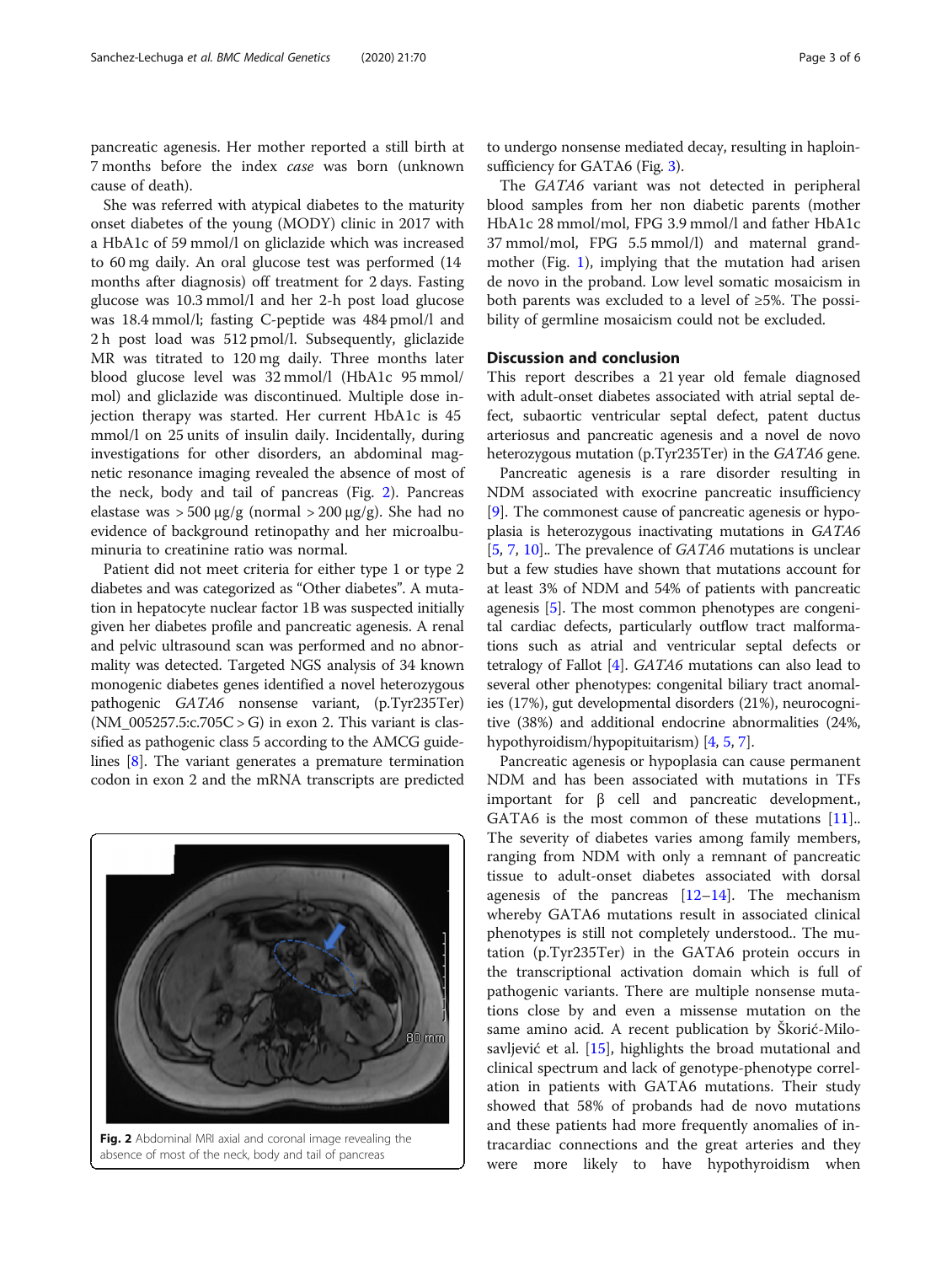<span id="page-3-0"></span>

compared to patients who had inherited a mutation. Our patient did not have hypothyroidism. The phenotypic spectrum suggests the existence of modifier genes. This is a syndromic disorder, and therefore by its nature will have a variable clinical phenotype and penetrance just as we see with other dominantly inherited syndromic forms of diabetes such as HNF1B where there is no genotype-phenotype correlation [[16\]](#page-5-0).

De Franco et al. [[5\]](#page-4-0) found that while investigating 171 patients with neonatal diabetes, four parents with heterozygous GATA6 mutations  $(c.1136-2A > G, p.(Tyr323^*))$ , p.(Thr346fs) p.(Gly469Glu), were diagnosed with adolescent or adult-onset diabetes (12–46 years). A retrospective study for pancreatic donors with diabetes showed a 16 years old girl diagnosed with GATA6 mutation p.(Arg456Cys) and adolescent-onset diabetes [\[14\]](#page-4-0). It remains unclear if environmental factors or the different genetic background of other genes can interact with GATA6 [\[13](#page-4-0)]. Reviewing the literature, a de novo mutation in GATA6 p.(Arg456His) was recently shown to be associated with young adult-onset diabetes type 1 at age 22 in a patient with pancreatic hypoplasia [\[15\]](#page-5-0). The other two patients with adolescent or adult-onset diabetes (c.1504\_1505delAA) were detected due to investigations for family members with neonatal diabetes [\[13\]](#page-4-0). The mutations do not represent a separate class. Summarizing, it has been described a total of 3 adolescents and 5 adults onset diabetes. Interestingly, our patient did not show growth retardation or failure to thrive. In addition, her faecal elastase levels were normal and she only developed diabetes at age 21 years. This is consistent with a previous report of phenotypic heterogeneity ranging from pancreatic agenesis to adult onset diabetes with no evidence of exocrine pancreatic insufficiency [\[5](#page-4-0)]. Her findings are consistent with dorsal pancreatic agenesis as previously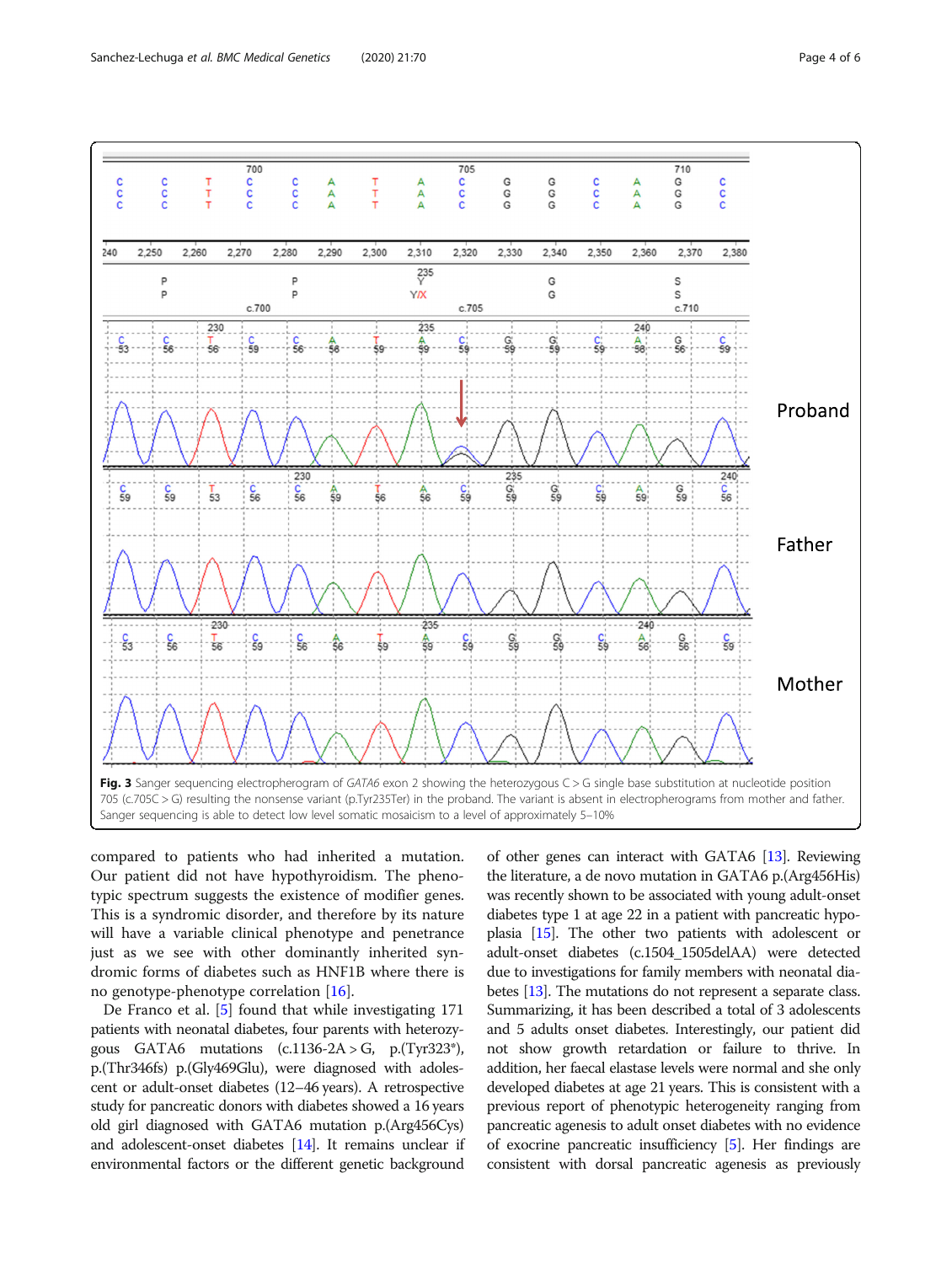<span id="page-4-0"></span>described in patients with adolescent or adult onset diabetes with GATA6 mutations [12, 13]. Interestingly, she failed sulphonylurea therapy and required insulin within 13 months of diagnosis. There is not an extensive description in the literature of the diabetic treatment of GATA6 patients who develop adolescent or adult onset diabetes. In fact there are only 8 cases described and 6 were treated with insulin, one with metformin and one treatment unknown [5, 13–[15](#page-5-0)].

It should be emphasized that the use of targeted NGS for clinical diagnostic testing will increase the number of patients with a confirmed diagnosis of monogenic diabetes. NGS technology enables the potential for simultaneous analysis of all the known disease genes in a single assay at a similar cost to analysing a few genes by Sanger sequencing [[17\]](#page-5-0). Despite the fact that the majority of GATA6 mutations occur de novo, a small number of dominantly inherited cases have been reported [12]. Yorifuji et al. [13] reported the case of a family with a dominantly inherited mutation and neonatal complications resulting in death in 3 of 4 pregnancies. A genetic diagnosis is important since it defines the diagnostic subtype, determines the most appropriate treatment and informs the sibling recurrence risk or risk of GATA6 associated anomalies in offspring.

In conclusion, this report describes a heterozygous novel GATA6 mutation (p.Tyr235Ter) resulting in the clinical picture of congenital heart defects, dorsal pancreas agenesis and adult-onset diabetes in a patient with no first-degree family history of diabetes. It emphasizes the importance of screening the GATA6 gene in young patients with diabetes and congenital cardiac defects. It also highlights the importance of genetic counselling in these patients as future offspring will therefore be at risk of inheriting the variant and possibly developing a much more severe phenotype that could include pancreatic agenesis and congenital heart defects.

#### Abbreviations

NGS: Next generation sequencing; TFs: Transcription factors; NDM: Neonatal diabetes mellitus; MODY: Maturity onset diabetes of the young

#### Acknowledgements

The authors have no acknowledgements to declare.

#### Authors' contributions

B.S-L, wrote the manuscript and designed the Figs. M.S., N.N., C.W., participated in the diagnosis of the patient. K.C., performed genetic analysis and designed Figs. C.W. and M.B., supervised and revised manuscript. All authors discussed the case and commented on the manuscript. The author(s) read and approved the final manuscript.

#### Funding

The author(s) received no financial support for the research, authorship, and/or publication of this article.

#### Availability of data and materials

All data is available in this manuscript, this case report did not require any analysis. The raw sequencing data has been submitted to NCBI's sequence read archive (SRA). The accession number is SRX7816321 and the link to the data submission.

#### Ethics approval and consent to participate

We confirm that written informed consent to participate was obtained from the parents and family members of the proband in the study.

#### Consent for publication

We confirm that written informed consent for publication of their clinical details and/or clinical images was obtained from the patient her parents and grandmother.

#### Competing interests

The authors declare that they have no competing interests.

#### Author details

<sup>1</sup>Department of Diabetes & Endocrinology, Mater Misericordiae University Hospital, Dublin 7, Ireland. <sup>2</sup>Department of Diabetes & Endocrinology, Tallaght University Hospital, Dublin 24, Ireland. <sup>3</sup>Department of Molecular Genetics, Royal Devon & Exeter NHS Foundation Trust, Exeter, UK.

#### Received: 4 July 2019 Accepted: 25 March 2020 Published online: 03 April 2020

#### References

- 1. Villamayor L, Rodriguez-Seguel E, Araujo R, Carrasco M, Bru-Tarí E, Mellado-Gil JM, et al. GATA6 controls insulin biosynthesis and secretion in adult beta cells. Diabetes. 2018;67:448–60.
- 2. Viger RS, Guittot SM, Anttonen M, Wilson DB, Heikinheimo M. Role of the GATA family of transcription factors in endocrine development, function and disease. Mol Endorinol. 2008;22:781–98.
- 3. Molketin JD. The zinc finger-containing transcription factors iGATA-4, −5 and −6. Ubiquitously expressed regulators of tissue-specific gene expression. J Biol Chem. 2000;275:38949–52.
- 4. Allen HL, Flanagan SE, Shaw-Smith C, De Franco E, Akerman I, Caswell R, et al. GATA6 haploinsufficiency causes pancreatic agenesis in humans. Nat Genet. 2011;44:20–2.
- 5. De Franco E, Shaw-Smith C, Flanagan SE, Sheperd MH, International NDM. Consortium, Hattersley AT et al. GATA6 mutations cause a broad phenotypic spectrum of diabetes from pancreatic agenesis to adult-onset diabetes without exocrine insufficiency. Diabetes. 2013;62(3):993–7.
- 6. Maitra M, Koening SN, Srivastava D, Garg V. Identification of GATA6 sequence variants in patients with congenital heart defects. Pediatr Res. 2010;68:281–5.
- 7. Yau D, De Franco E, Flanagan SE, Ellard S, Blumenkrantz M, Mitchell JJ. Case report: maternal mosaicism resulting in inheritance of a novel GATA6 mutation causing pancreatic agenesis and neonatal diabetes mellitus. Diagn Pathol. 2017;12:1.
- 8. Richards S, Aziz N, Bale S, Bick D, Das S, Gastier-Foster J, et al. Standards and guidelines for the interpretation of sequence variants: a joint consensus recommendation of the American College of Medical Genetics and Genomics and the Association for Molecular Pathology. Genet Med. 2015; 17(5):405–24.
- 9. Chao CS, McKnight KD, Cox KL. Novel GATA6 mutations in patients with pancreatic agenesis and congenital heart malformations. PLoS One. 2015;23: 10(2):e0118449.
- 10. Lemelman MB, Letourneau L, Greeley SAW. Neonatal diabetes mellitus: an update on diagnosis and management. Clin Perinatol. 2018;45(1):41–59.
- 11. De Franco E, Flanagan SE, Houghton JA, Allen HL, Mackat DJ, Temple IK, et al. The effect of early, comprehensive genomic testing on clinical care in neonatal diabetes: an international cohort study. Lancet. 2015;386:957–63.
- 12. Bonnefond A, Sand O, Guerin B. GATA6 inactivating mutations are associated with heart defects and, inconsistently, with pancreatic agenesis and diabetes. Diabetologia. 2012;55(10):2845–7.
- 13. Yorifuji T, Kawakita R, Hosokawa Y. Dominantly inherited diabetes mellitus caused by GATA6 haploinsufficiency: variable intrafamilial presentation. J Med Genet. 2012;49(10):642–3.
- 14. Sayoura M, Jacobsen L, Carmody D, Del Gaudio D, Alkorta-Aranburu G, Arndt K, et al. Pancreatic histopathology of human monogenic diabetes due to causal variants in KCNJ11, HNF1A, GATA6, and LMNA. J Clini Endocrinol Metab. 2018;103(1):35–45.